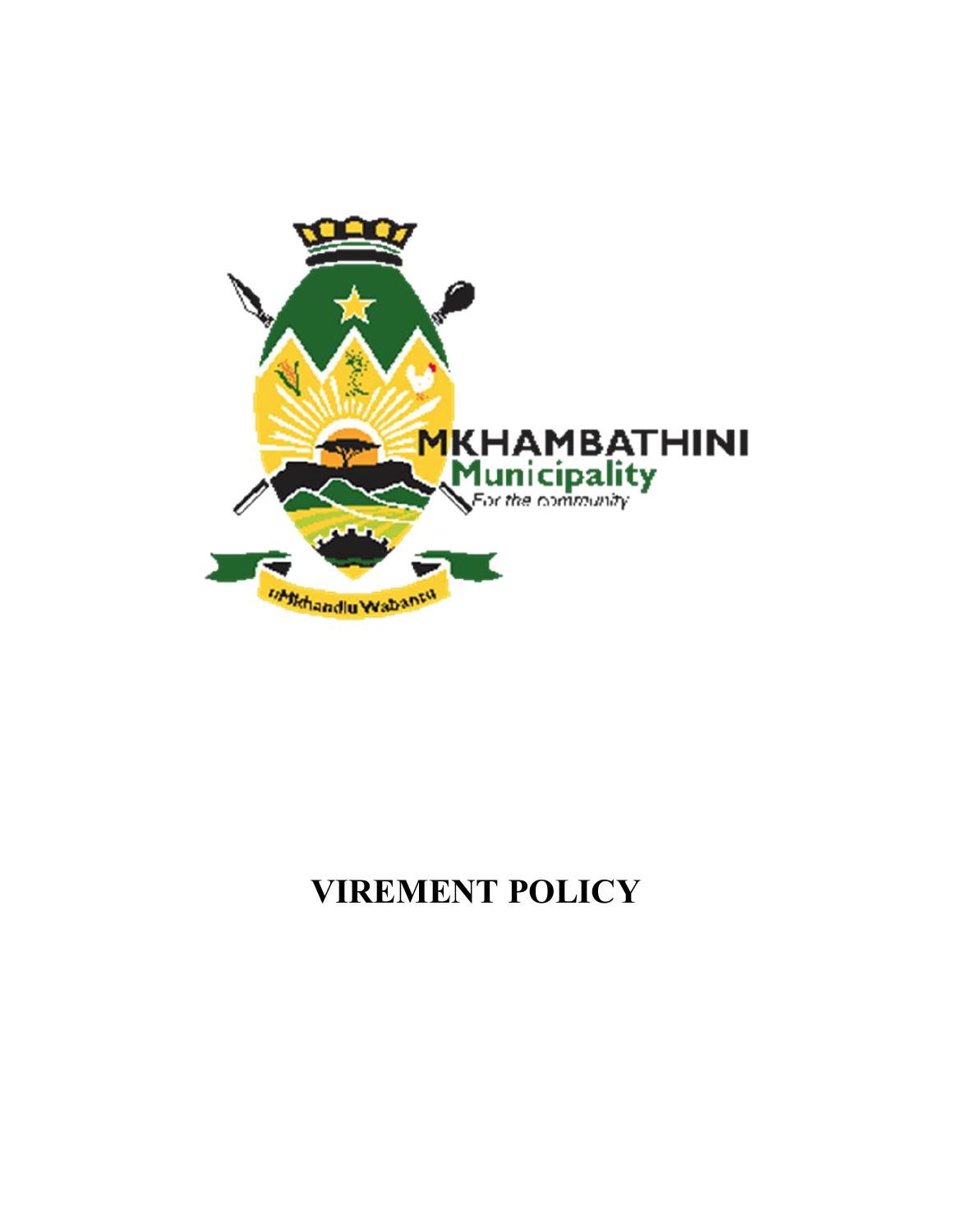#### **1**. **Background and Purpose**

- 1.1 Virement is the process of transferring funds from one-line item of a budget to another, however this can only take place within a function or sub-function and the same source of funding. The term is derived from a French word meaning a commercial transfer.
- 1.2 Each year, the Municipality produces an annual budget which must be approved by Council. In practice, as the year progresses, circumstances may change so that certain estimates are under-budgeted and others over-budgeted due to unforeseen expenditure ( for example, due to the occurrence of disasters), savings and reduced revenue projected. As a result, it becomes necessary to transfer funds between votes and line items. It is not practical to refer all transfers between line items within a specific vote to the Council, and as the Local Government: Municipal Finance Management Act ("MFMA") is largely silent as to such transfers, it is necessary to establish a policy which governs the administrative transfer between line items.
- 1.3 The purpose of this policy is therefore to provide a framework whereby transfers between line items within functions and sub-functions of the operating budget may be performed with the approval of certain officials.

#### **2 Application of Policy**

- 2.1 This policy applies only to transfers between line items within functions and subfunction of the Municipality's operating budget.
- 2.2 Section 28(2) (d) read together with section 69 of the MFMA provides that *"An adjustments budget…may authorise the utilisation of projected savings in one vote towards spending in another vote."* Transfers between votes may therefore be authorised only by the Council of the Municipality.
- 2.3 This policy shall not apply to transfers between or from capital projects or items and no such transfers may be performed under this policy.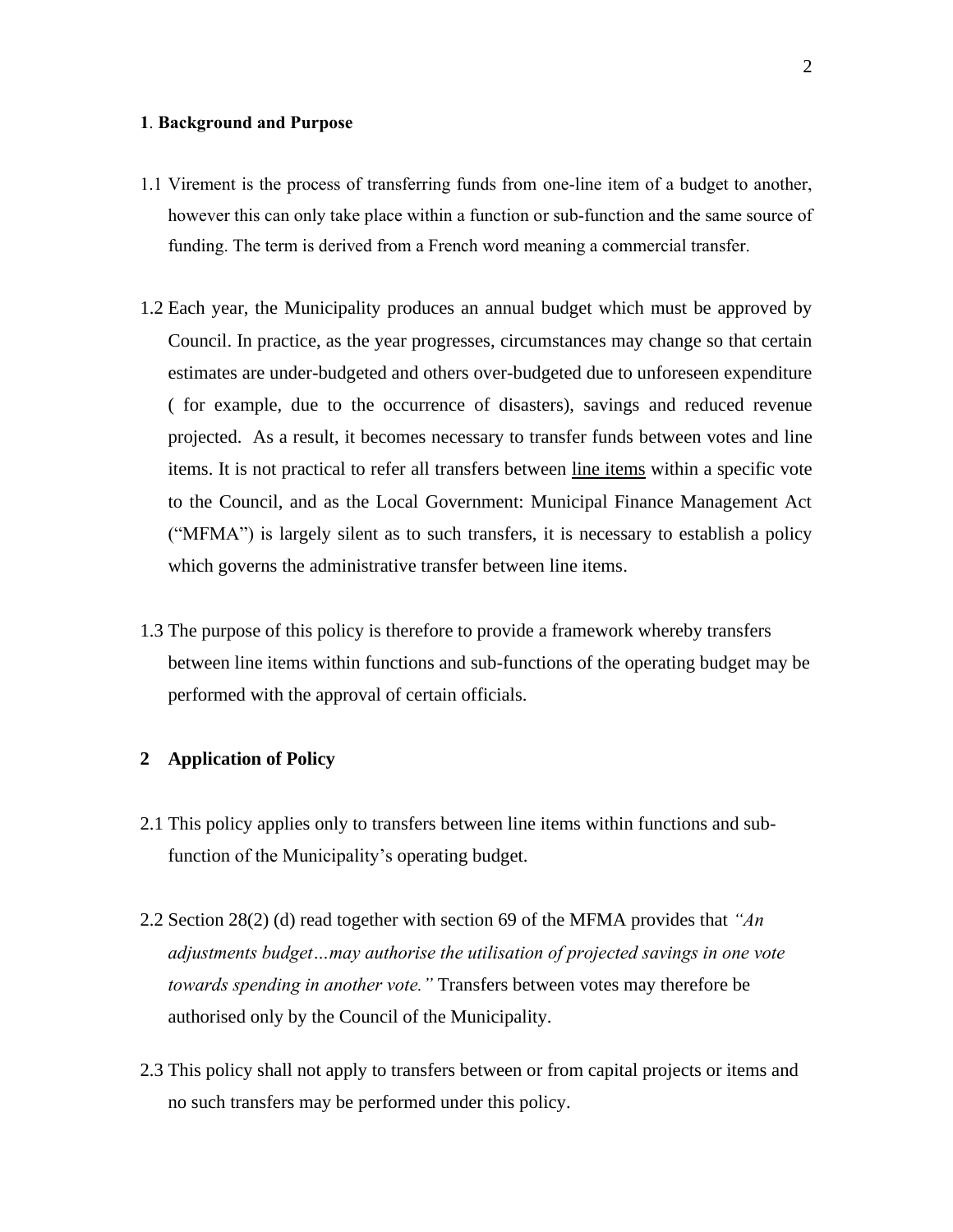- 2.4 The policy shall not apply to transfers to and from the repairs and maintenance project in the project segment.
- 2.5 The policy shall not apply to transfers within transfers with different funding sources.
- 2.6 Any deviation from or adjustment to an annual budget or transfer within a budget which is not specifically permitted under this policy or any other policy may not be performed unless approved by the council through an adjustments budget.

## **3. Authorisation of Virements**

A transfer of funds from one-line item to another under this policy may, subject to the provisions of this policy, be authorised as follows:

- 3.1 If the amount does not exceed R50 000, the transfer may be authorised by the Chief Financial Officer of the Municipality or the Municipal Manager of the Municipality after consultation with the Chief Financial Officer;
- 3.2 If the amount exceeds R50 001 but does not exceed R 100 000, the transfer may be authorised by the Municipal Manager after consultation with the Chief Financial Officer;
- 3.3 If the amount exceeds R100 001, the transfer may be authorised by the Executive Committee of Council, on the recommendation of the Municipal Manager.

## **4. Limitations on amount of Virement**

A transfer of funds from one line item to another may take place only if savings within the first-mentioned line item are projected, and such transfer may, subject in any event to the provisions of this policy, not exceed the amount of such projected savings.

#### **5. Further Restrictions on Virement**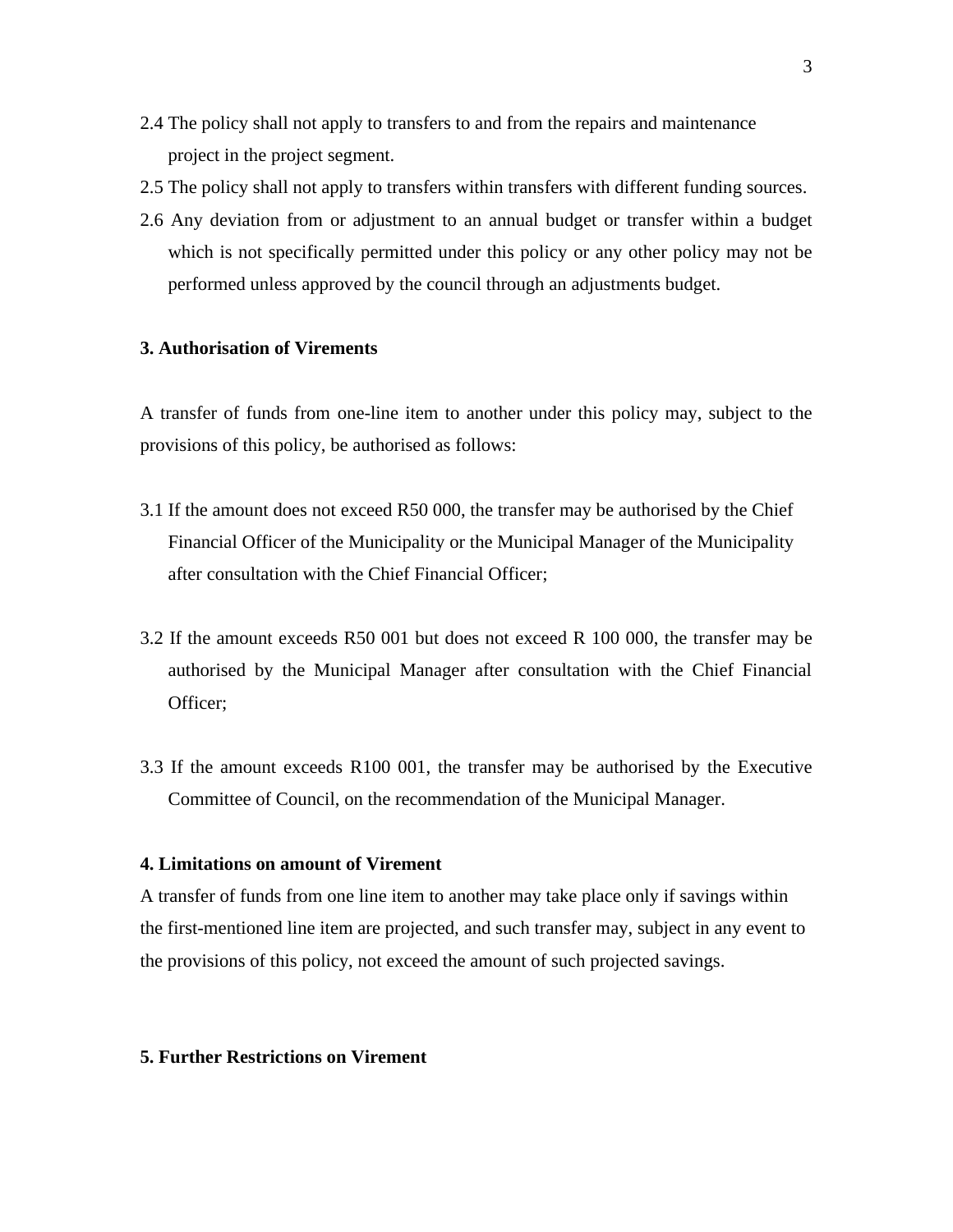- 5.1 A transfer of funds between line items shall not be permitted under this policy if the effect thereof would be to:
	- 5.1.1 contravene any policy of the Municipality; or
	- 5.1.2 alter the approved outcomes or outputs of an Integrated Development Plan; or

5.1.3 result in any adjustment to the Service Delivery and Budget Implementation Plan.

- 5.2 No transfer of funds shall be permitted if same were to result in any change to the staff establishment of the Municipality, except if the Municipal Manager approves of such change.
- 5.3 If any line item has been specifically ring-fenced, no transfer of funds may be made under this policy to or from such line item.
- 5.4 Transfers of funds may not be made under this policy between or from capital items or projects.
- 5.5 To the extent that it is practical to do so, transfers within the first three months and the last month of the financial year should be avoided.
- 5.6 By definition, transfers may not be made under this policy from a line item administered by one department to a line item administered by another.
- 5.7 In accordance with Section 30 of the MFMA, no transfer of funds may be made from a line item of a budget for a particular year to a line item of a budget for a subsequent year.
- 5.8 The transfer of funds in any year in accordance with this policy shall not give rise to any expectations of a similar transfer occurring in a subsequent year.
- 5.9 No transfer of funds shall be made if such transfer would constitute a transgression or contravention of any statute, regulation or other law, any policy, directive or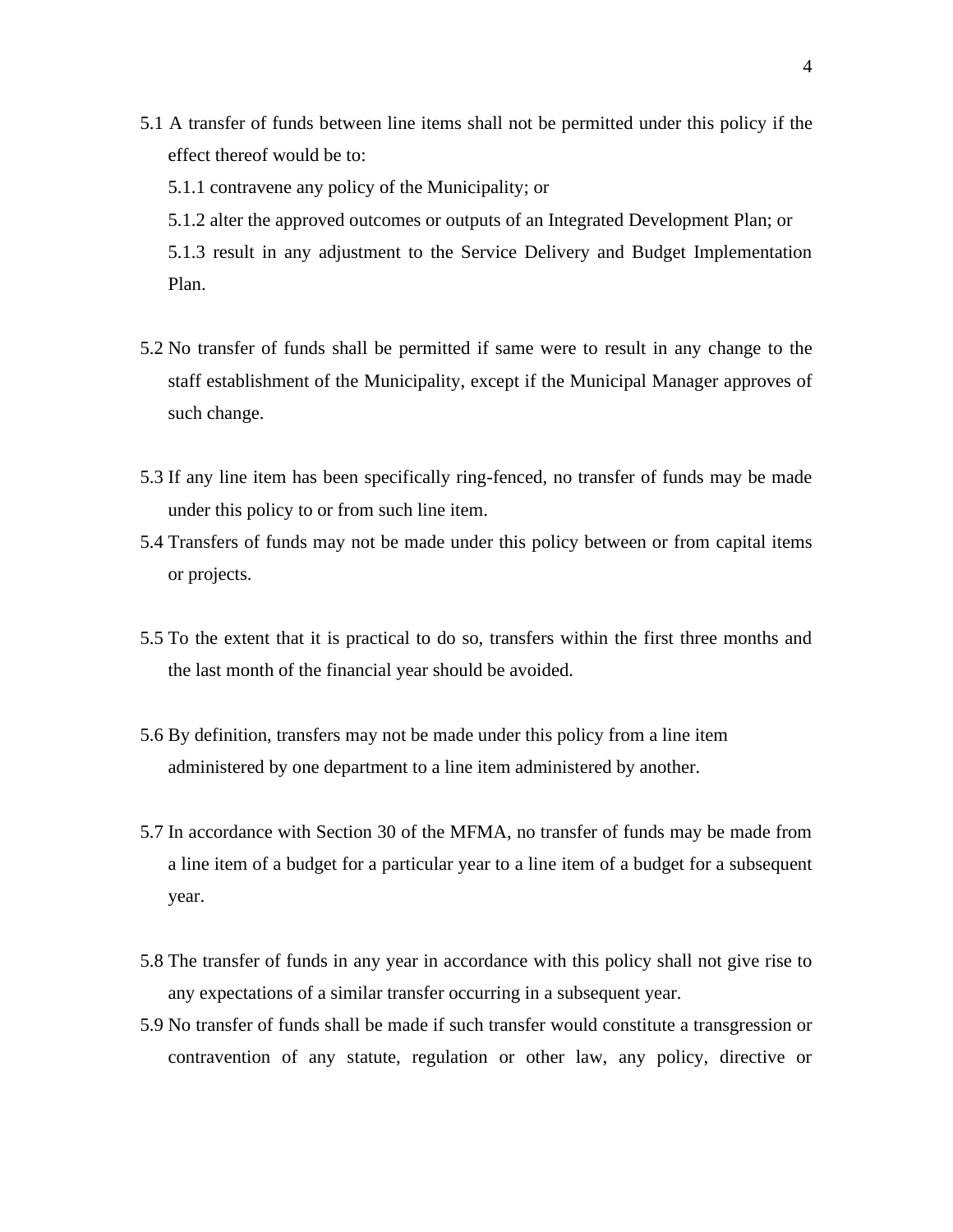guideline binding upon the Municipality, or the avoidance by the Municipality of any obligation imposed upon it by contract or any other cause.

5.10 The approval of any transfer shall not *per se* constitute expenditure authority, and all expenditure resulting from approved transfers must, to the extent that same is applicable, be carried out in accordance with the Municipality's Supply Chain Management Policy.

#### **6 Procedure for Virement**

- 6.1 Proposals for transfers may be made by the Head of Department concerned.
- 6.2 The Municipal Manager shall prescribe a form on which all proposals for transfers of funds under this policy shall be made, which form shall include, but not be limited to, provisions for the following:
- 6.2.1 the name of the department concerned;
- 6.2.2 descriptions of the line items from and to which the transfer is to be made;
- 6.2.3 the amount of the proposed transfer;
- 6.2.4 the cause of the saving in the line item from which the transfer is to be made;
- 6.2.5 the justification for the transfer;
- 6.2.6 a description of any consequences that such transfer my have for the Integrated Development Plan or the Service Delivery and Budget Implementation Plan.
- 6.3 Each proposal for a transfer shall be submitted by the Head of Department concerned to the Chief Financial Officer and if:
- 6.3.1 the amount of the transfer does not exceed the amount referred to in section 3.1 and the transfer is not between function, the Chief Financial Officer shall:
	- 6.3.1.1 approve the proposal, or
	- 6.3.1.2 reject the proposal; or
	- 6.3.1.3 refer the proposal to the Municipal Manager for approval or rejection;